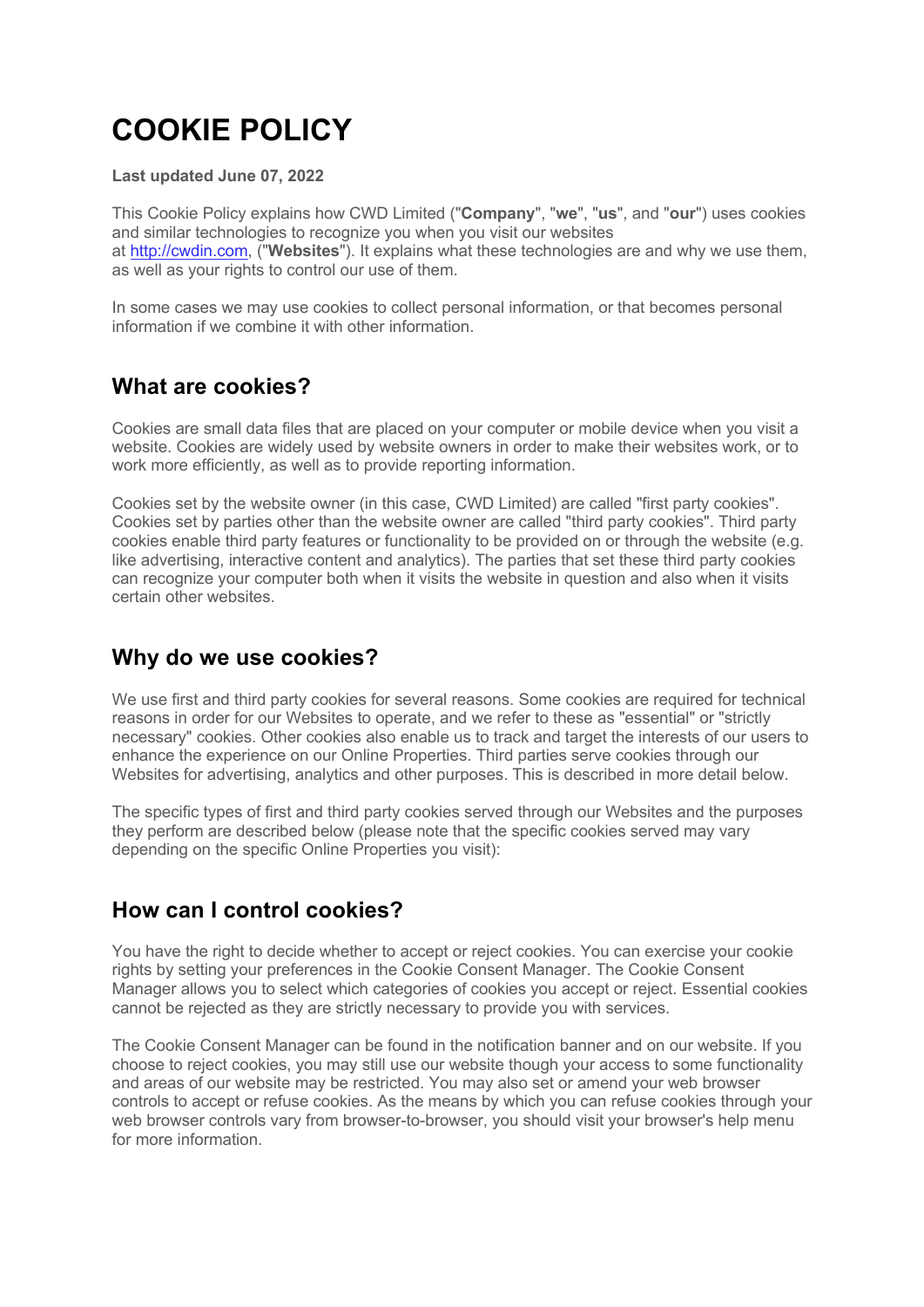In addition, most advertising networks offer you a way to opt out of targeted advertising. If you would like to find out more information, please visit http://www.aboutads.info/choices/ or http://www.youronlinechoices.com.

The specific types of first and third party cookies served through our Websites and the purposes they perform are described in the table below (please note that the specific cookies served may vary depending on the specific Online Properties you visit):

#### **Essential website cookies:**

These cookies are strictly necessary to provide you with services available through our Websites and to use some of its features, such as access to secure areas.

| Name:       | tlbcpv                                                     |
|-------------|------------------------------------------------------------|
| Purpose:    | Used to record unique visitor views of the consent banner. |
| Provider:   | .termly.io                                                 |
| Service:    | <b>Termly View Service Privacy Policy</b>                  |
| Country:    | <b>United States</b>                                       |
| Type:       | http cookie                                                |
| Expires in: | 1 year                                                     |

#### **Analytics and customization cookies:**

These cookies collect information that is used either in aggregate form to help us understand how our Websites are being used or how effective our marketing campaigns are, or to help us customize our Websites for you.

| Name:                 | #collect                                                                                                                                                                                                                                       |
|-----------------------|------------------------------------------------------------------------------------------------------------------------------------------------------------------------------------------------------------------------------------------------|
| Purpose:              | Sends data such as visitor's behavior and device to Google Analytics. It is able to<br>keep track of the visitor across marketing channels and devices. It is a pixel<br>tracker type cookie whose activity lasts within the browsing session. |
| Provider:             | cwdin.com                                                                                                                                                                                                                                      |
| Service:              | Google Analytics View Service Privacy Policy                                                                                                                                                                                                   |
| Country:              | <b>United States</b>                                                                                                                                                                                                                           |
| Type:                 | pixel_tracker                                                                                                                                                                                                                                  |
| <b>Expires</b><br>in: | session                                                                                                                                                                                                                                        |
| Name:                 | gid                                                                                                                                                                                                                                            |
| Purpose:              | Keeps an entry of unique ID which is then used to come up with statistical data on<br>website usage by visitors. It is a HTTP cookie type and expires after a browsing<br>session.                                                             |
| Provider:             | .cwdin.com                                                                                                                                                                                                                                     |
| Service:              | Google Analytics View Service Privacy Policy                                                                                                                                                                                                   |
| Country:              | India                                                                                                                                                                                                                                          |
| Type:                 | http_cookie                                                                                                                                                                                                                                    |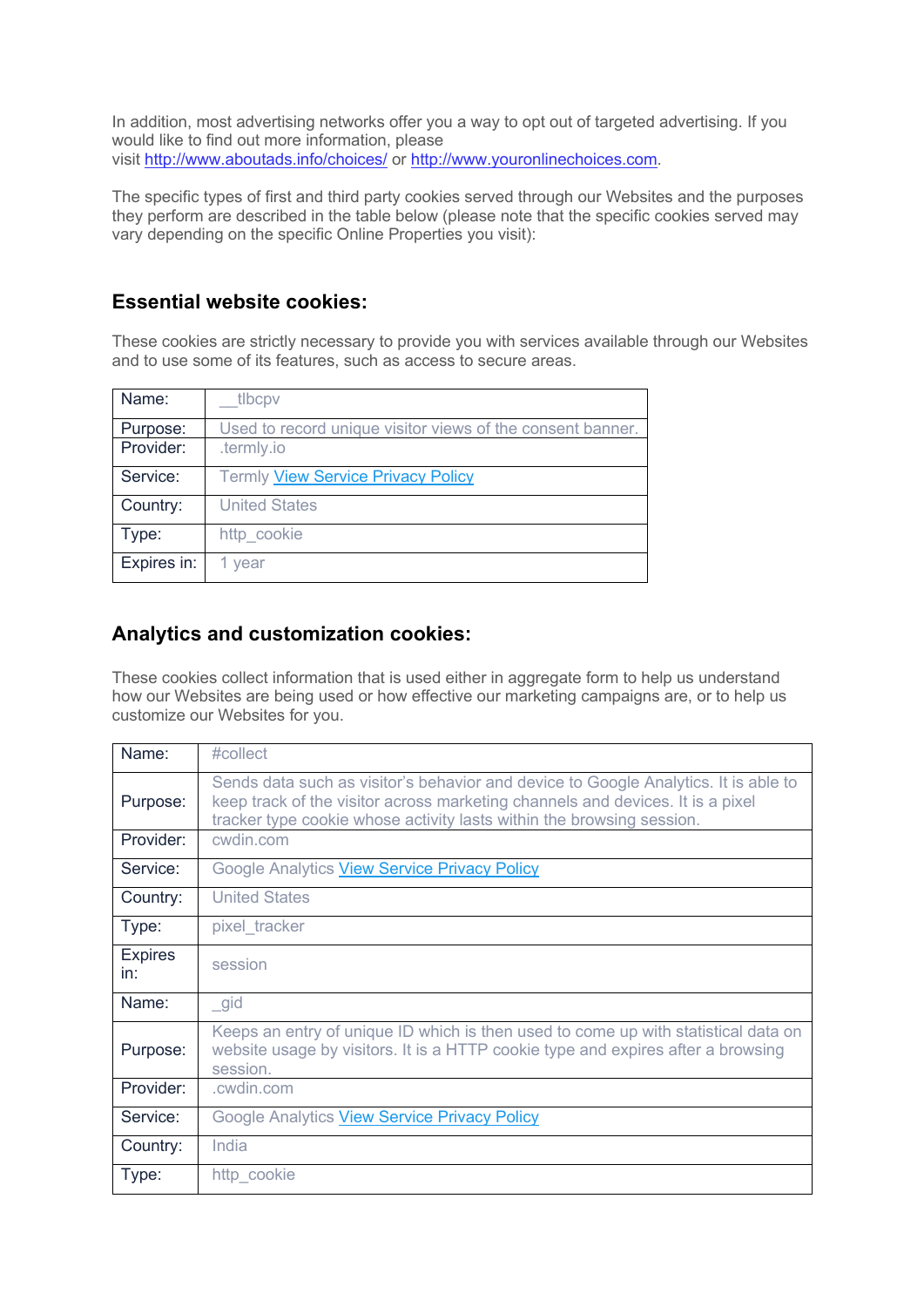| <b>Expires</b><br>in: | 1 day                                                                                                                                    |
|-----------------------|------------------------------------------------------------------------------------------------------------------------------------------|
| Name:                 | $\sqrt{g}a$                                                                                                                              |
| Purpose:              | It records a particular ID used to come up with data about website usage by the<br>user. It is a HTTP cookie that expires after 2 years. |
| Provider:             | .cwdin.com                                                                                                                               |
| Service:              | Google Analytics View Service Privacy Policy                                                                                             |
| Country:              | India                                                                                                                                    |
| Type:                 | http_cookie                                                                                                                              |
| <b>Expires</b><br>in: | 1 year 11 months 29 days                                                                                                                 |
| Name:                 | $\_$ gat#                                                                                                                                |
| Purpose:              | Enables Google Analytics regulate the rate of requesting. It is a HTTP cookie<br>type that lasts for a session.                          |
| Provider:             | .cwdin.com                                                                                                                               |
| Service:              | Google Analytics View Service Privacy Policy                                                                                             |
| Country:              | India                                                                                                                                    |
| Type:                 | http_cookie                                                                                                                              |
| <b>Expires</b><br>in: | 1 minute                                                                                                                                 |

#### **Advertising cookies:**

These cookies are used to make advertising messages more relevant to you. They perform functions like preventing the same ad from continuously reappearing, ensuring that ads are properly displayed for advertisers, and in some cases selecting advertisements that are based on your interests.

| Name:                 | <b>VISITOR INFO1 LIVE</b>                                                                                                                                                                                                                                                                                                                                                                                                          |
|-----------------------|------------------------------------------------------------------------------------------------------------------------------------------------------------------------------------------------------------------------------------------------------------------------------------------------------------------------------------------------------------------------------------------------------------------------------------|
| Purpose:              | YouTube is a Google-owned platform for hosting and sharing videos. YouTube<br>collects user data through videos embedded in websites, which is aggregated with<br>profile data from other Google services in order to display targeted advertising to<br>web visitors across a broad range of their own and other websites. Used by<br>Google in combination with SID to verify Google user account and most recent<br>login time. |
| Provider:             | .youtube.com                                                                                                                                                                                                                                                                                                                                                                                                                       |
| Service:              | <b>YouTube View Service Privacy Policy</b>                                                                                                                                                                                                                                                                                                                                                                                         |
| Country:              | <b>United States</b>                                                                                                                                                                                                                                                                                                                                                                                                               |
| Type:                 | server cookie                                                                                                                                                                                                                                                                                                                                                                                                                      |
| <b>Expires</b><br>in: | 5 months 27 days                                                                                                                                                                                                                                                                                                                                                                                                                   |
| Name:                 | a                                                                                                                                                                                                                                                                                                                                                                                                                                  |
| Purpose:              | Registers a unique ID that identifies a returning user's device. The ID is used for<br>targeted ads.                                                                                                                                                                                                                                                                                                                               |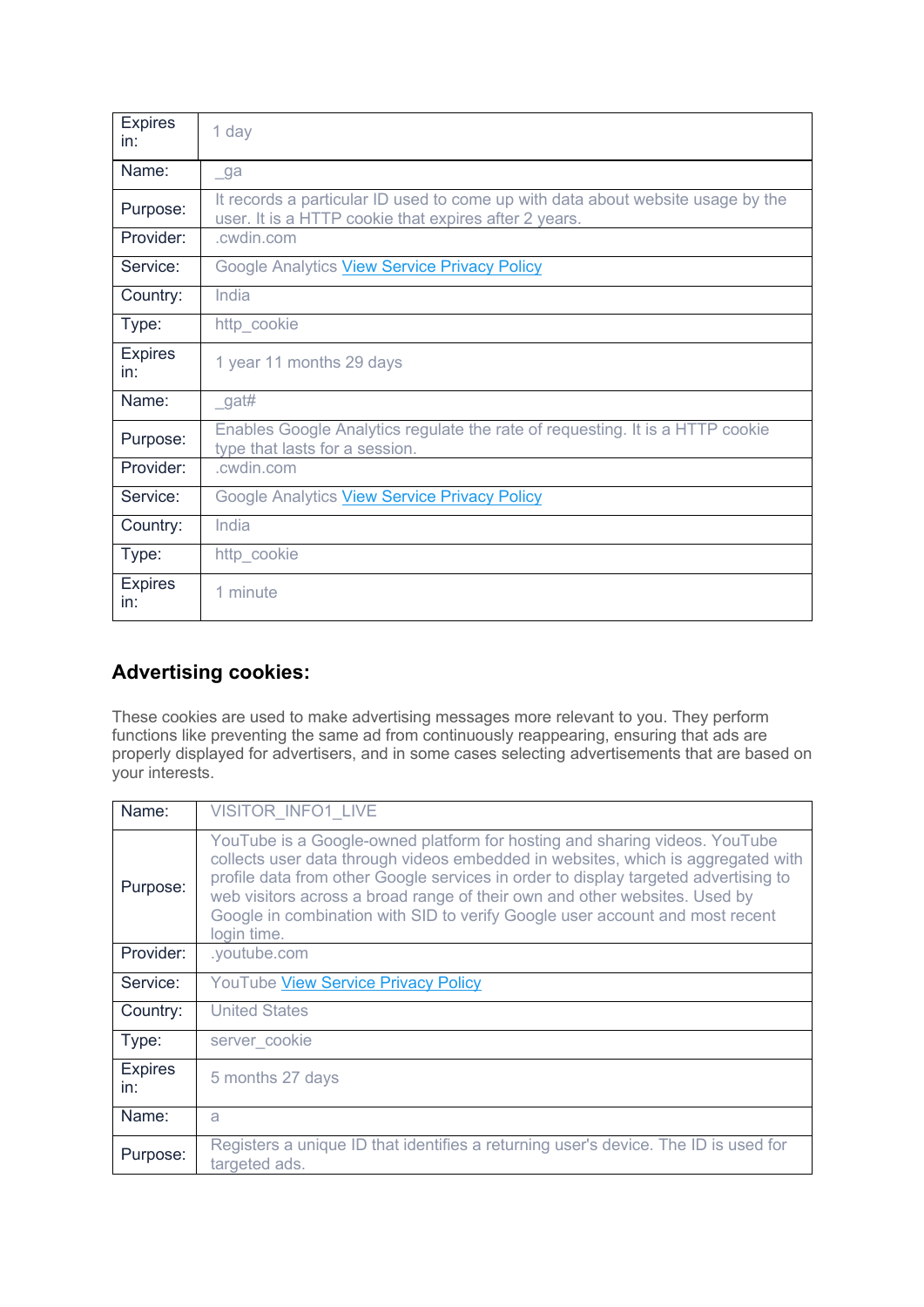| Provider:             | cwdin.com                                                                                                                                                                                                                                                                                                                                                                                                                          |
|-----------------------|------------------------------------------------------------------------------------------------------------------------------------------------------------------------------------------------------------------------------------------------------------------------------------------------------------------------------------------------------------------------------------------------------------------------------------|
| Service:              | Cox Digital Solutions (Fomerly Adify) View Service Privacy Policy                                                                                                                                                                                                                                                                                                                                                                  |
| Country:              | <b>United States</b>                                                                                                                                                                                                                                                                                                                                                                                                               |
| Type:                 | pixel_tracker                                                                                                                                                                                                                                                                                                                                                                                                                      |
| <b>Expires</b><br>in: | session                                                                                                                                                                                                                                                                                                                                                                                                                            |
| Name:                 | <b>YSC</b>                                                                                                                                                                                                                                                                                                                                                                                                                         |
| Purpose:              | YouTube is a Google-owned platform for hosting and sharing videos. YouTube<br>collects user data through videos embedded in websites, which is aggregated with<br>profile data from other Google services in order to display targeted advertising to<br>web visitors across a broad range of their own and other websites. Used by<br>Google in combination with SID to verify Google user account and most recent<br>login time. |
| Provider:             | .youtube.com                                                                                                                                                                                                                                                                                                                                                                                                                       |
| Service:              | YouTube View Service Privacy Policy                                                                                                                                                                                                                                                                                                                                                                                                |
| Country:              | <b>United States</b>                                                                                                                                                                                                                                                                                                                                                                                                               |
| Type:                 | http_cookie                                                                                                                                                                                                                                                                                                                                                                                                                        |
| <b>Expires</b><br>in: | session                                                                                                                                                                                                                                                                                                                                                                                                                            |

## **What about other tracking technologies, like web beacons?**

Cookies are not the only way to recognize or track visitors to a website. We may use other, similar technologies from time to time, like web beacons (sometimes called "tracking pixels" or "clear gifs"). These are tiny graphics files that contain a unique identifier that enable us to recognize when someone has visited our Websites or opened an e-mail including them. This allows us, for example, to monitor the traffic patterns of users from one page within a website to another, to deliver or communicate with cookies, to understand whether you have come to the website from an online advertisement displayed on a third-party website, to improve site performance, and to measure the success of e-mail marketing campaigns. In many instances, these technologies are reliant on cookies to function properly, and so declining cookies will impair their functioning.

## **Do you use Flash cookies or Local Shared Objects?**

Websites may also use so-called "Flash Cookies" (also known as Local Shared Objects or "LSOs") to, among other things, collect and store information about your use of our services, fraud prevention and for other site operations.

If you do not want Flash Cookies stored on your computer, you can adjust the settings of your Flash player to block Flash Cookies storage using the tools contained in the Website Storage Settings Panel. You can also control Flash Cookies by going to the Global Storage Settings Panel and following the instructions (which may include instructions that explain, for example, how to delete existing Flash Cookies (referred to "information" on the Macromedia site), how to prevent Flash LSOs from being placed on your computer without your being asked, and (for Flash Player 8 and later) how to block Flash Cookies that are not being delivered by the operator of the page you are on at the time).